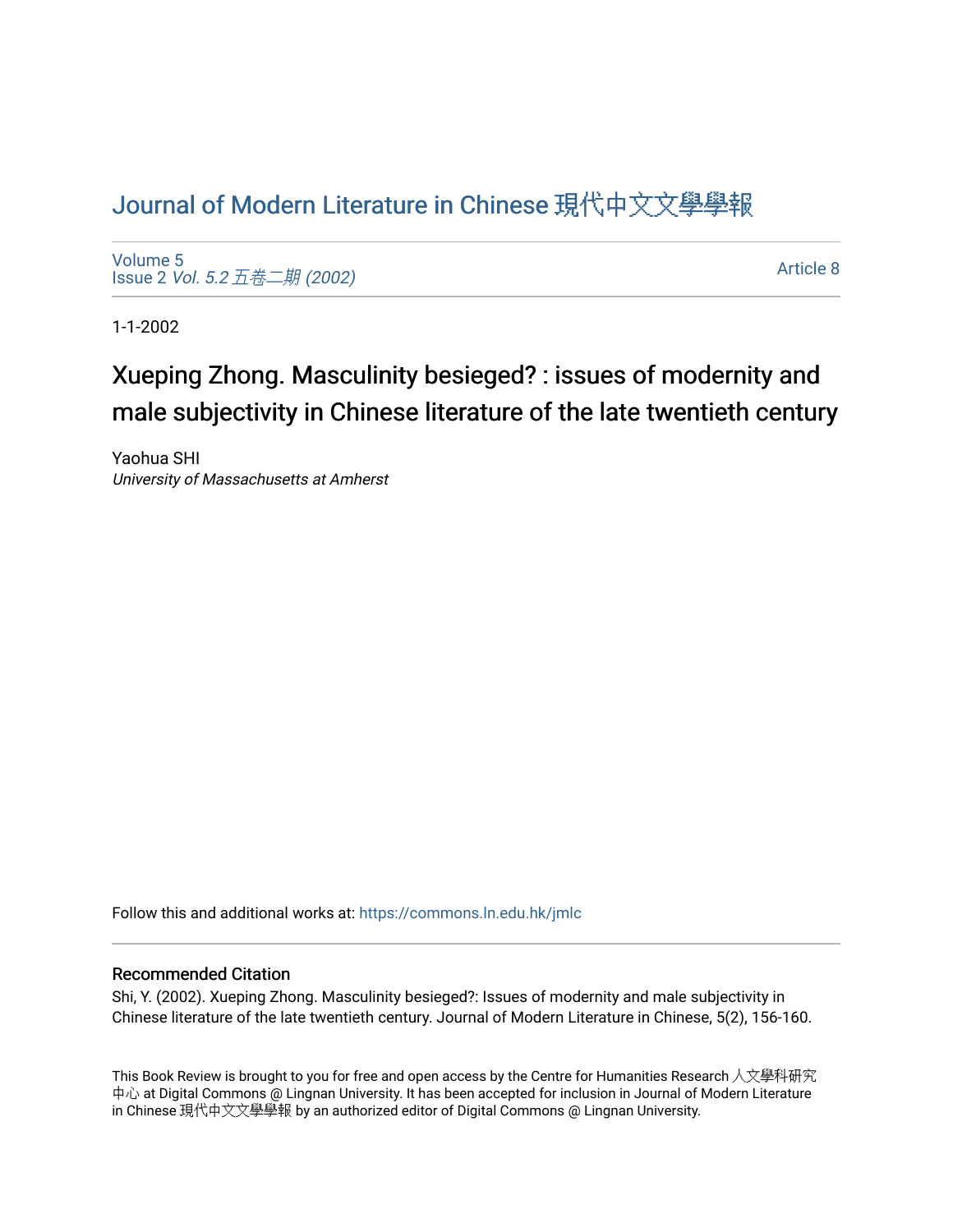## 156 Yaohua Shi

*Masculinity Besieged?: Issues of Modernity and Male Subjectivity in Chinese Literature of the Late Twentieth Century.* By Xueping Zhong. Durham, N.C.: Duke University Press, 2000. 208 pp. ISBN 0822324067(Cioth); ISBN 0822324423 (Paperback).

Shortly into Masculinity Besieged?: Issues of Modernity *and Male Subjectivity in Chinese Literature of the Late Twentieth Century,* one realizes that the question mark in the book's title is largely meant to be rhetorical. There is little doubt in the author's mind that Chinese masculinity indeed was under siege—and not just in the 1980s, but throughout the twentieth century. What the penultimate decade of the twentieth century witnessed was but another attack of male anxiety over masculinity, which the author argues—quite convincingly—is symptomatic of a larger and deep-seated uneasiness over potency both sexual and cultural, or the lack thereof. As the author sees it, long before Zhang Xianliang, Liu Heng, Han Shaogong, Yu Hua, and Wang Shuo obsessed over enervated masculinity *(vis-a-vis* women), marginalization *(vis-a-vis* the state) and the search for the (male) self in the 1980s, their May 郁達夫 Fourth predecessors, Lu Xun and Yu Dafu, were already exploring issues of "modern (male) subjectivity" six decades earlier. Furthermore, building on others' work, the author links the emergence of the "problematic writing self" in May Fourth literature to "China's century-long struggle to come to terms with modernity" (21).



錢鍾書 圍城 Less clear is how Qian Zhongshu's Weicheng fits into the

author's thesis, apart from the "convenient … . coincidental use of the word 'besieged' in the English translation of the title"-to use the author's own words (21). For Zhong, what is under siege in Weicheng is not so much the protagonist's marriage as "himself" (23) (or his self?). In Zhong's interpretation the end of the novel acquires special significance because the image of the slow clock reveals a sense of belatedness indicative of the general plight of China and Chinese intellectuals: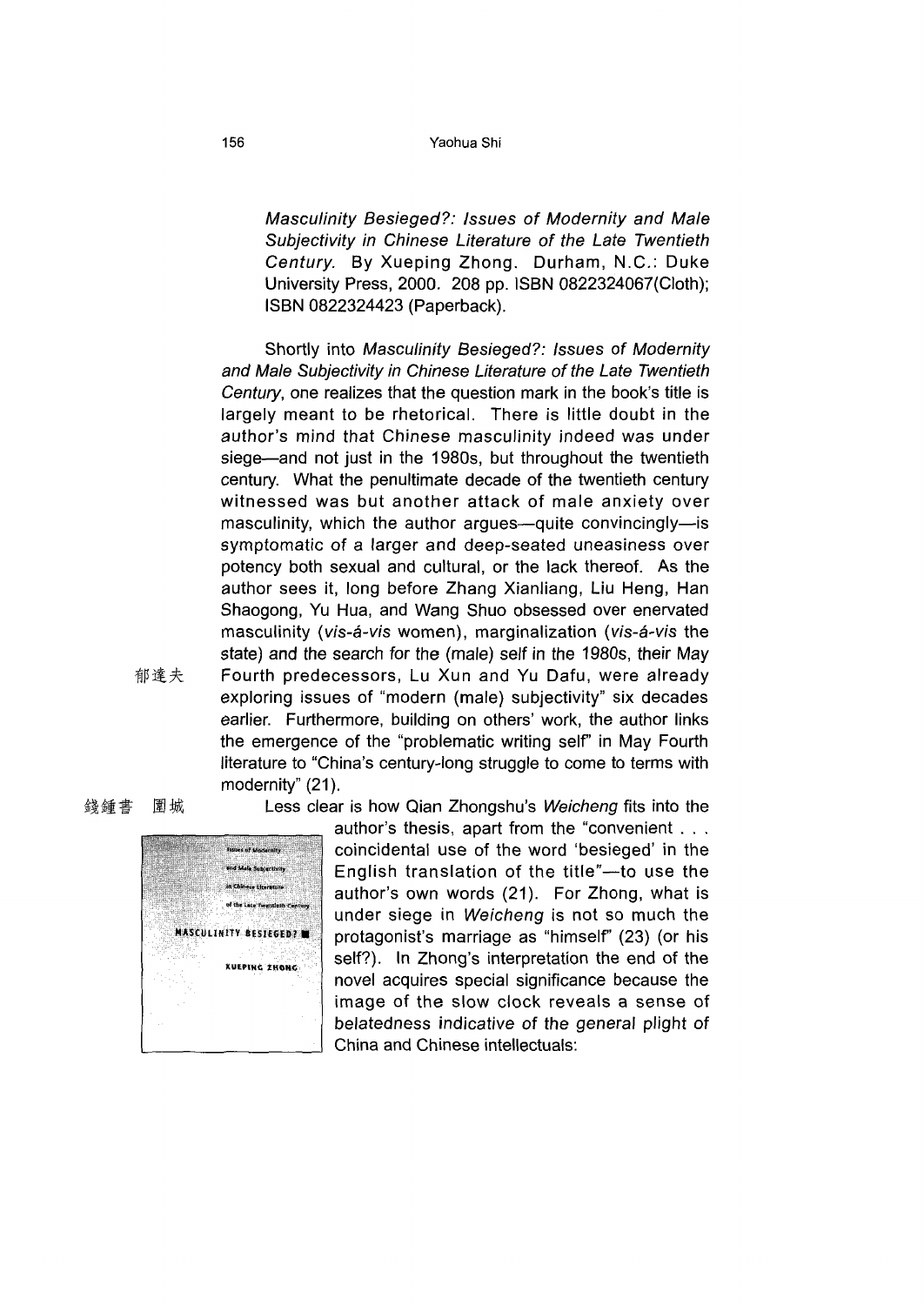Symbolically, this belatedness becomes a sign of male uncertainty (hence weakness); it echoes the dilemma of the Chinese modern condition as it is perceived by Chinese intellectuals: time has never been on the side of China's quest for modernity. Temporally, China always seems to lag "behind" (hence, is "backward") or suffers from bad timing. (24)

If this reading sounds somewhat schematic—if not altogether allegorical, which the author very cogently argues against—it is because it is not immediately obvious how the protagonist of *Weicheng* belongs to the same company as Ah Q, the "I" in Yu Dafu's "Chenlan," or their innumerable male progeny in the 1980s. It would seem that, of all the male characters in modern Chinese literature, Fang Hongjian is perhaps the most comfortable with both tradition and modernity, China and the West, being able to keep an ironic distance from both. One suspects that Fang Hongjian's quandary is of a different sort from that which incapacitates Ah Q and Yu Dafu's first person narrator or their descendants. On the contrary, Fang Hongjian seems remarkably free of any complexes of sexual and cultural insecurity that beset his male counterparts before or after him. Zhong's shift in emphasis, from the psycho-spatial dimension of the metaphor of a fortress under siege to the psycho-temporal dimension of the metaphor of a slow clock, remains to be justified.

However, such quibbling aside, the central question in *Masculinity Besieged* is without <sup>a</sup> doubt <sup>a</sup> valid and important one. The author asks,

In what ways is Chinese modernity, especially Chinese male intellectuals' quest for it, closely related to the changing male positions in modern China, and how have such changes affected the formation of Chinese modernity and the trajectory of China's quest for it and, by extension, the subject positions of male intellectuals? (3)

Insofar as the book highlights "the gendered identity" of Chinese male intellectuals, it joins an expanding body of critical works examining the intersections between gender and a host of other cultural and political issues in the Chinese context. Much of the

方鴻漸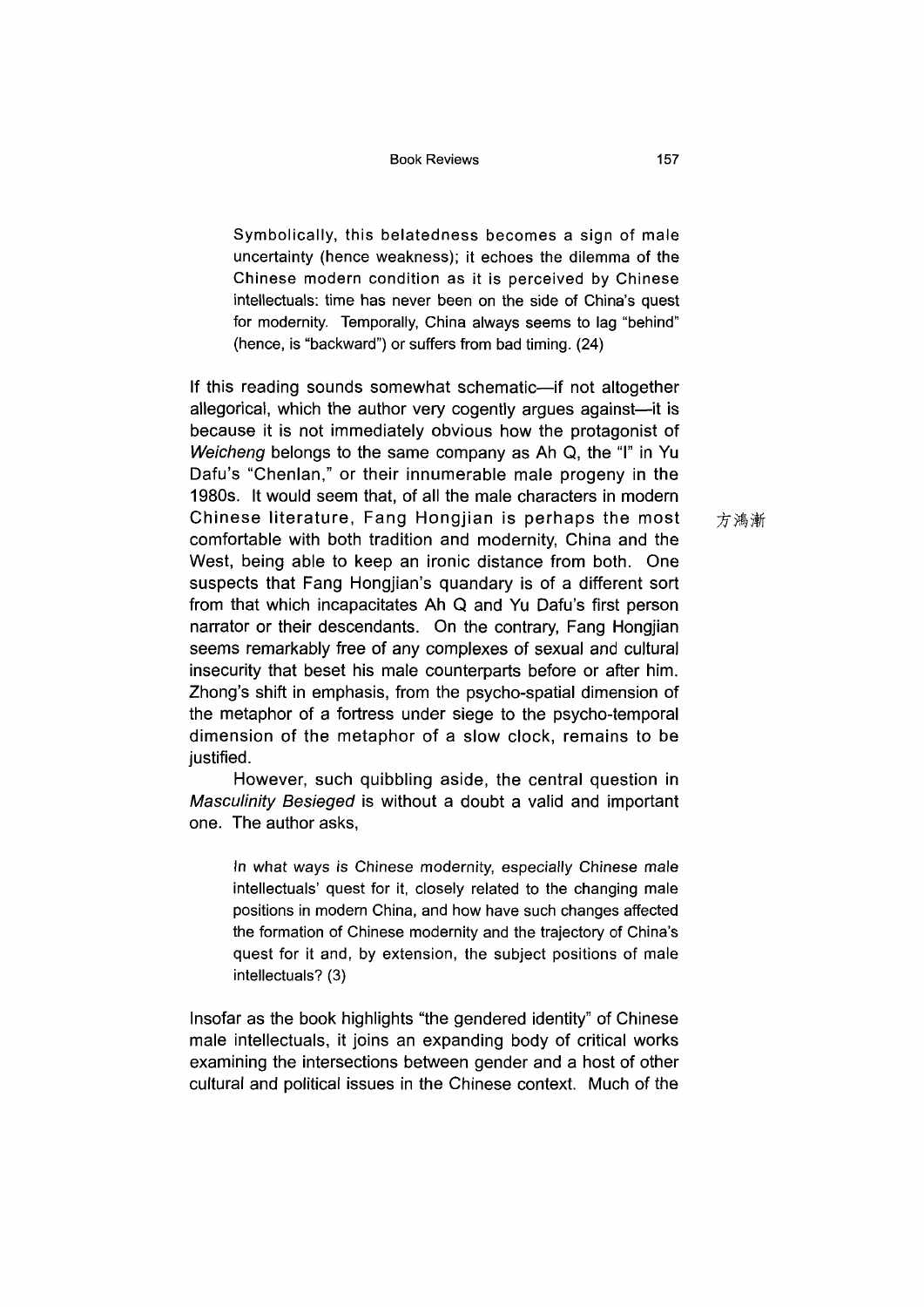interest and value of *Masculinity Besieged* derives from the author's focus on the triangular relationship among modernity, men, and masculinity. By using this gendered approach, others before Zhong have succeeded, for instance, in exposing the paternalistic—if not downright patriarchal—nature of Chinese male intellectuals' attitude towards women, even as it appears to be a sympathetic one. Similarly, by eschewing a narrowly allegorical analysis, *Masculinity Besieged* yields valuable insights into the dynamics between what the author calls "sexual and textual politics"  $(9)$ .

Following Adorno's thinking via Martin Jay, the author acknowledges the interplay between history and subjectivity, but does not see the former as determinative of the latter. The individual is as much "the source of one's own destiny and … as [sic] passive object of domination, the plaything of an other to whose will one is 'subjected'" (quoted from Jay; 8). This is why the author finds historical/allegorical interpretations of the reemergence of (male) sexuality in post-Mao literature inadequate. It is not enough to see such texts as Zhang Xianliang's *Nanren de yiban shi nuren* and Liu Heng's *Dong zhi men* as reactions against the desexualizing and dehumanizing discourses of the PRC. To do so is to ignore the conjunction between the desire to recover masculinity and the desire to reinvigorate the Chinese nation, or how the male subject position affects the quest for modernity. Nevertheless, Zhong deftly negotiates between history and subjectivity, between history and human participation. In Chapter 1 of the book she turns to history for "a better understanding of the trajectory that led to the contemporary concern over masculinity and the sense of besiegedness" (15). To be more precise, it is "the pyschosocial, or the psychoanalytically specific, aspects of the historical of Chinese modernity" (16) that the author concentrates on in order to show that modern Chinese intellectuals are not only agents of Chinese Enlightenment but also products of their desire, which is in turn conditioned by China's traumatic encounter with the West and China's struggle with modernity.

Chapters <sup>2</sup> through <sup>4</sup> of *Masculinity Besieged* explore the connection between the obsession with a perceived enfeebled masculinity and its variegated manifestations—anxiety over

張 賢 亮<br>張 賢 亮 男人的一半是 女人 冬之門 劉恆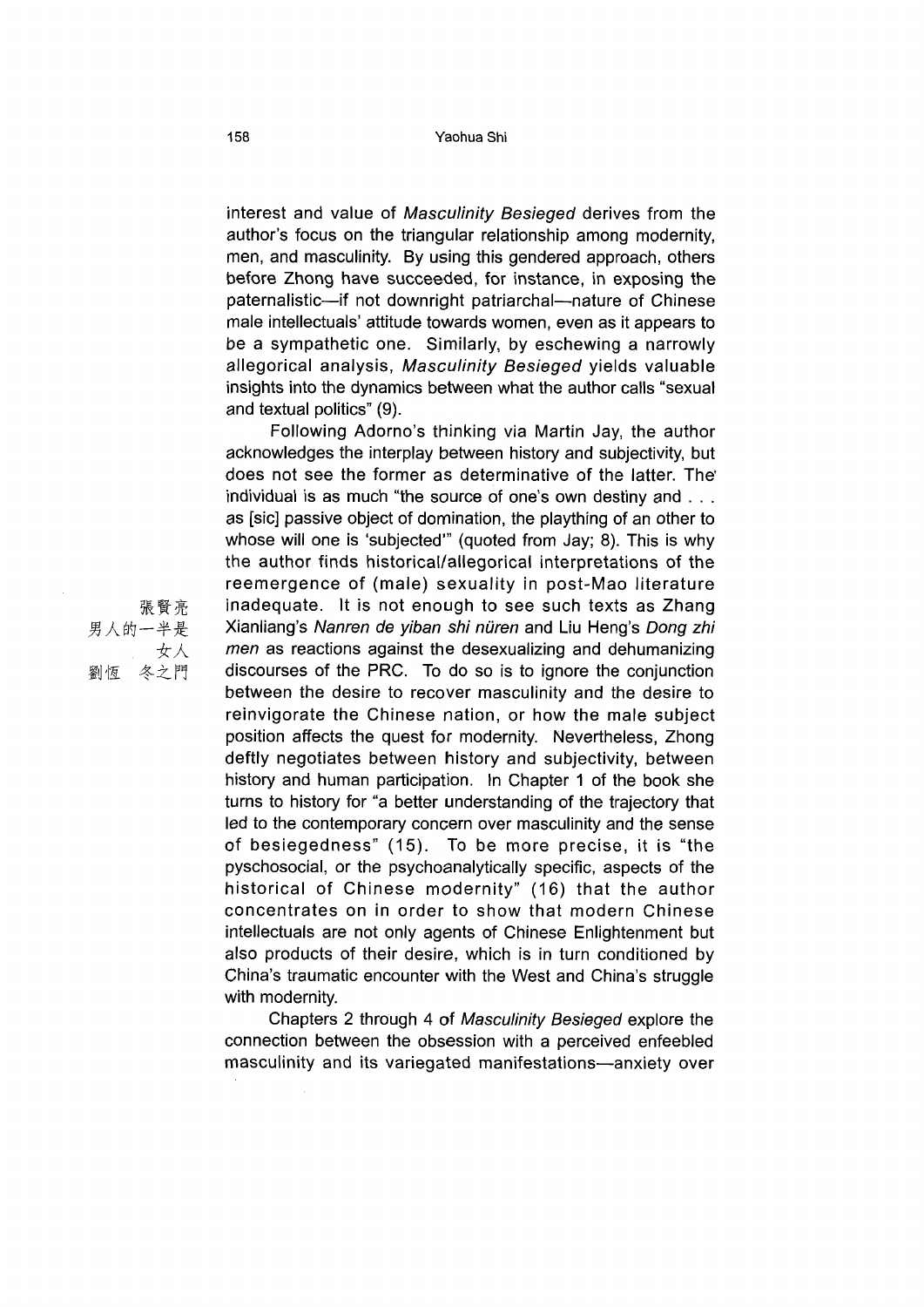male potency, the search for a strong masculine identity, and the quest for cultural roots in post-Mao Chinese literature. It is here that the author is at her most trenchant. Her analysis of the texts lends credence to her thesis as delineated in the introduction. Her reading of Zhang Xianliang and Liu Heng, for instance, shows that their creations have more to do with the male desire (mixed with a misogynistic tendency) to regain potency than with sexual relationships *per se.* Moreover, for all the protest against the power center, the fixation on potency masks a yearning to occupy the center (86). Likewise, the marginal male characters in Yu Hua, Han Shaogong, and Wang Shuo all harbor a wish to move away from the margins. The antiheroes are none too happy with their diminished manliness but aspire "to the da ye status" (117). The author links that aspiration to a longing for a strong masculine identity. Selfloathing bound up with a rejection of the emasculated present is accompanied by a desire to identify with strong masculine role models of the mythical past. In Mo Yan's novel *Hong gaoliang,* that contrast is suggested by a curiously absurd biological metaphor of pure red sorghum and hybrid sorghum, with the latter symbolizing a debased, depleted form of masculinity.

Chapter 5 maps the link between the search for the (male) self *(xunzhao ziwo)* and the larger intellectual environment of the 1980s, particularly the inward, backward-looking cultural movement known as *wenhua xungen* or the search for cultural roots. What ties the two together is a symbolic identification with a glorified past. A quest to reconnect with China's cultural roots becomes in the end a celebration of masculine power. The author rightly points out the patriarchal and patrilineal connotations of the notion of *gen* itself. Indeed one could elaborate further on the phallic dimension of the word *gen.* The grandfather in *Hong gaoliang* tries desperately to save his son's sexual organ or *gen* in order to ensure the continuity of the family line or *chuan zong jie dai. Gen* and its corollary, *zhong,* are indeed "the veil set up to signify both the original and missing male organ. The past is glorified to symbolize the grit hence the potency—of Chinese men that they desire to recover" (168).

Zhong concludes her book with these words:

大爺

莫言 紅高粱

尋找自我

文化尋根

傳宗接代 種